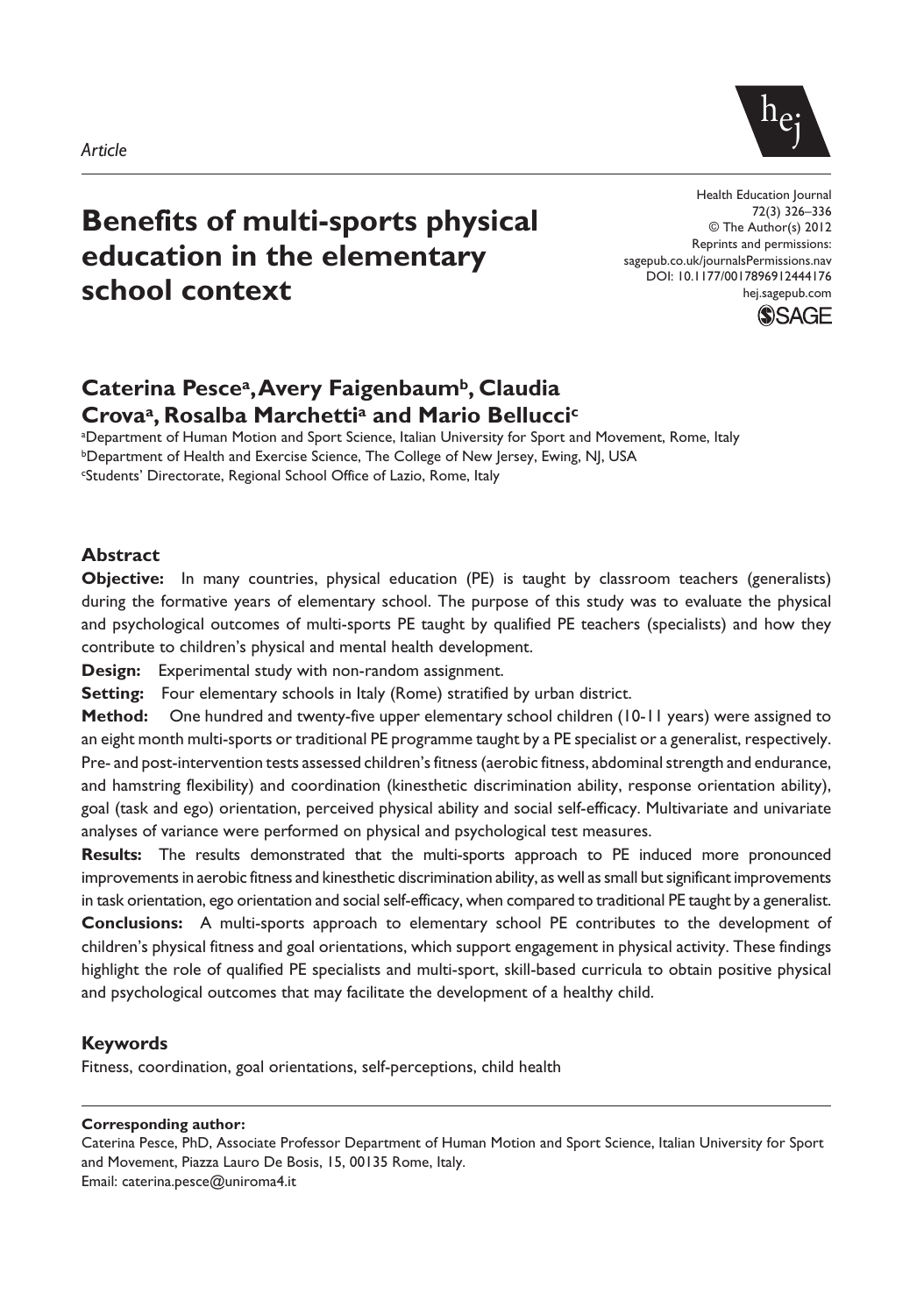## **Introduction**

The promotion of regular physical activity (PA) for children and adolescents is an important aim of the World Health Organization<sup>1</sup> and a primary goal for physical educators.<sup>2</sup> The results of tracking studies suggest that the promotion of PA during the growing years contributes to the development of healthy lifestyles and is therefore of great importance for the promotion of public health.3 However, epidemiological reports indicate that the PA levels of contemporary youth are low and may already have started declining by age  $six<sup>3,4</sup>$  As a consequence, secular declines have been observed in school age youth not only in measures of aerobic fitness and muscle strength,5,6 but also in fundamental motor skills, starting as early as preschool age. This is particularly evident in those skills more strongly associated with coordinative development and PA habits rather than body building and power.<sup>7</sup>

PA guidelines for youth, targeted to counteract these trends, are mainly focused on the quantity (i.e. intensity, duration and frequency) of regular PA needed to enhance physical fitness in schoolage youth.<sup>8</sup> Such general recommendations are helpful but not sufficient, since longitudinal studies indicate that components of physical fitness which are sensitive to the quantity of PA practiced are transitory and only weakly correlated with PA adherence across the lifespan.<sup>9</sup> Conversely, fundamental motor skill proficiency developed in childhood seems to have a strong influence on subsequent fitness during adolescence.<sup>10</sup> Therefore, PA programmes for children should target the development of motor skill proficiency to promote continued engagement in PA.11 Since a lack of early exposure to qualitatively diversified motor activities is considered a determinant of the observed secular decline in children's motor skill proficiency,<sup>7</sup> the quality of movement experiences needs to be considered in childhood. In fact, children who are not exposed to a variety of opportunities to enhance motor skills and physical ability perceptions early in life might not be able to break through a hypothetical 'proficiency barrier' later in life.

In the framework of a developmental model of socialization into sport, Kirk $12$  highlighted that the elementary school years should be sampling years during which children participate in a wide variety of sport activities centred on deliberate play, skill-building and enjoyment. While youth sport can offer many benefits, participation in sports practice does not ensure that youth meet the recommended health-related goals of PA programmes.13 Elementary PE programmes represent the most appropriate context in which all children may experience a variety of skill-enhancing, multisport activities focusing on active participation, health promotion and personal development, but the limited knowledge and abilities of generalists to achieve these goals represent a notable barrier.

In elementary PE research, enhancing the quality of PE content and instruction within the curricular time seems to induce physical fitness benefits mediated by increments in physically active time during PE.14 The manipulation of PE instruction has also been targeted to assess the motivational outcomes in order to understand how to help young people develop and maintain PA participation motivation. A large body of research in PE was inspired by the early work of Duda and colleagues<sup>15</sup> on task and ego goal orientations. Task orientation leads individuals to focus on mastery development through effort and persistence, while ego orientation leads to a focus on outperforming others in order to demonstrate their own competence. The coupling of a high ego- and a low task-orientation seems to be mainly associated with maladaptive responses already at elementary school age.16 Intervention studies in PE have obtained positive effects on children's motivation by generating a task-oriented motivational climate<sup>17</sup> and by adopting more pupil-centred teaching styles focused on assimilation, discovery and production, rather than teacher-centred styles.18,19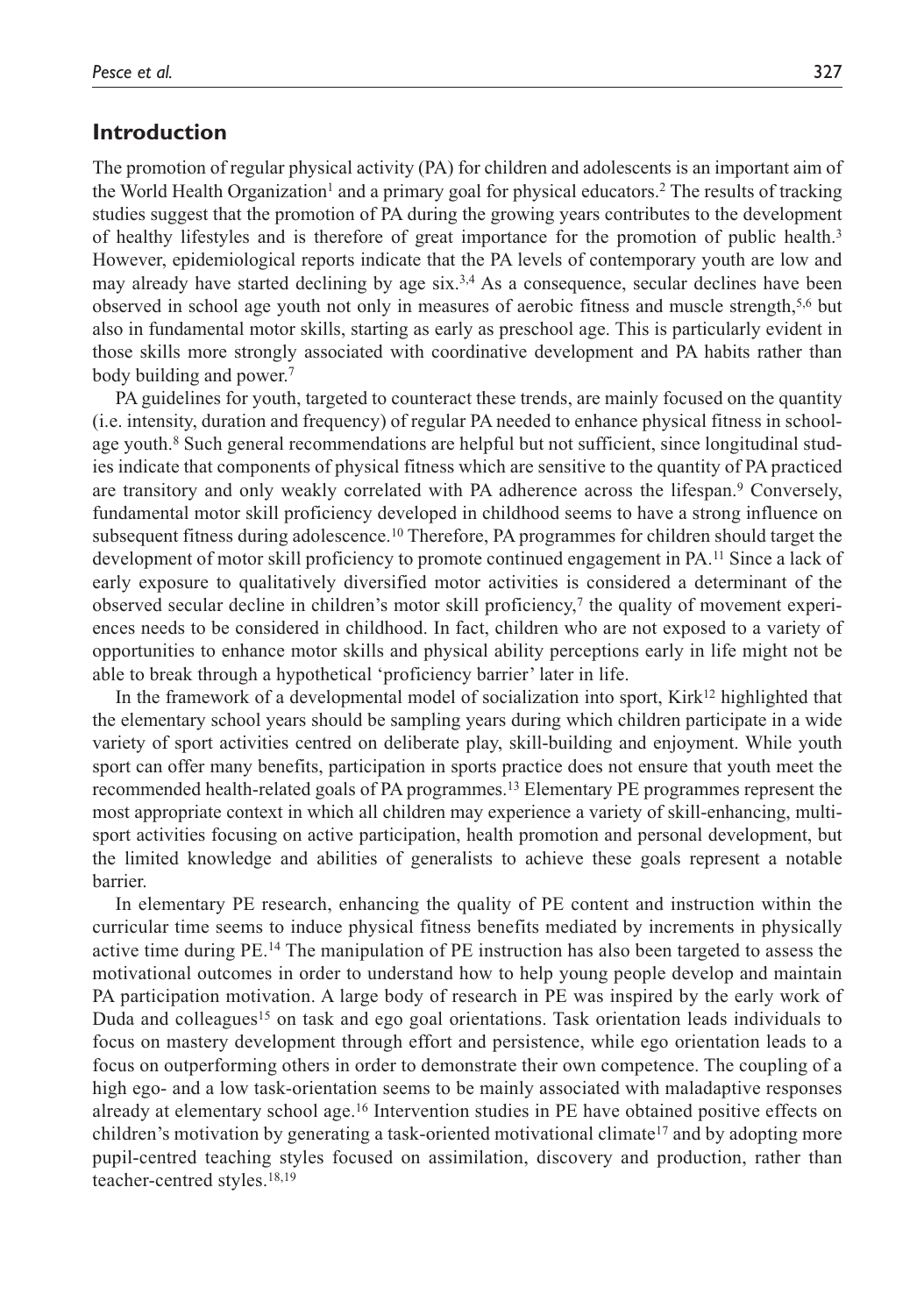Combining the emerging relationship between motor skill competence and PA habits in youth,<sup>11</sup> the necessity to deliver to children meaningful content in well-designed PA, and Kirk's<sup>12</sup> call for offering early multi-sports sampling opportunities in elementary school, additional research is needed to examine the effects on children of quality PA centred on multi-skill promotion through multi-sports sampling taught by specialists within the elementary school context. Therefore the purpose of this study was to assess the effects of a multi-sport or a traditional PE programme, taught by PE specialists or classroom generalists respectively, on children's motor skill performances, goal dispositions and self-perceptions. It was hypothesized that (1) offering children multi-sports sampling opportunities would optimize the development of motor skill proficiency and (2) using appropriate instruction to give them choices, including productive teaching styles and cooperative discovery learning, should foster their task orientation,<sup>18</sup> as well as the positive self-perceptions which are related to task orientation.<sup>19</sup>

# **Method**

## *Participants*

During the 2008/2009 school year, 125 healthy elementary school students aged 10-11 years from four schools in Rome, Italy participated in this study with the written, informed consent of their parents. The study was approved by a recognized institutional review board. The sample was stratified by urban district. Within each school, gender-matched classes were selected according to teacher and class availability and assigned to an experimental PE programme taught by a PE specialist (experimental group,  $n = 63$ ) or to a traditional PE programme taught by a generalist (control group,  $n = 62$ ).

Generalists and PE specialists participated in the study. They had a similar number of years of past teaching experience (24  $\pm$  6 years for specialist teachers and 21  $\pm$  9 years for generalist teachers, with 18 and 16 years of specific experience in teaching elementary PE, respectively). The generalists had a basic qualification for elementary school teaching but had never participated in specific teacher training for PE, whereas the specialists were licensed to teach PE. All students participated in PE for one hour once a week, corresponding to the curricular PE time in Italian elementary schools, and the intervention duration was eight months. The teacher-student ratio was about  $1:20$ .

## *Instruments*

*Physical assessment.* Pre- and post-intervention tests, validated for the age of interest, assessed students' physical fitness<sup>20</sup> and coordinative abilities.<sup>21</sup> Physical fitness tests included: (1) 20m shuttle run test to assess aerobic fitness; (2) curl-up test to assess abdominal strength and endurance; (3) sit and reach test to assess hamstring flexibility. Coordinative ability tests included: (1) backwards ball throw and (2) low jump test to assess the kinesthetic discrimination ability; (3) hanging target throw test and (4) orientation shuttle run test to assess the response orientation ability  $(2^2$  for a detailed description).

*Psychological assessment.* Pre- and post-intervention tests assessed students' goal orientations in PE, perceived physical ability, and perceived social self-efficacy. For each test, a validated version in Italian with satisfactory psychometric properties was used. The tests used were: (1) the Italian version<sup>23</sup> of Walling and Duda's Task and Ego Orientation in PE Questionnaire<sup>24</sup> comprising task and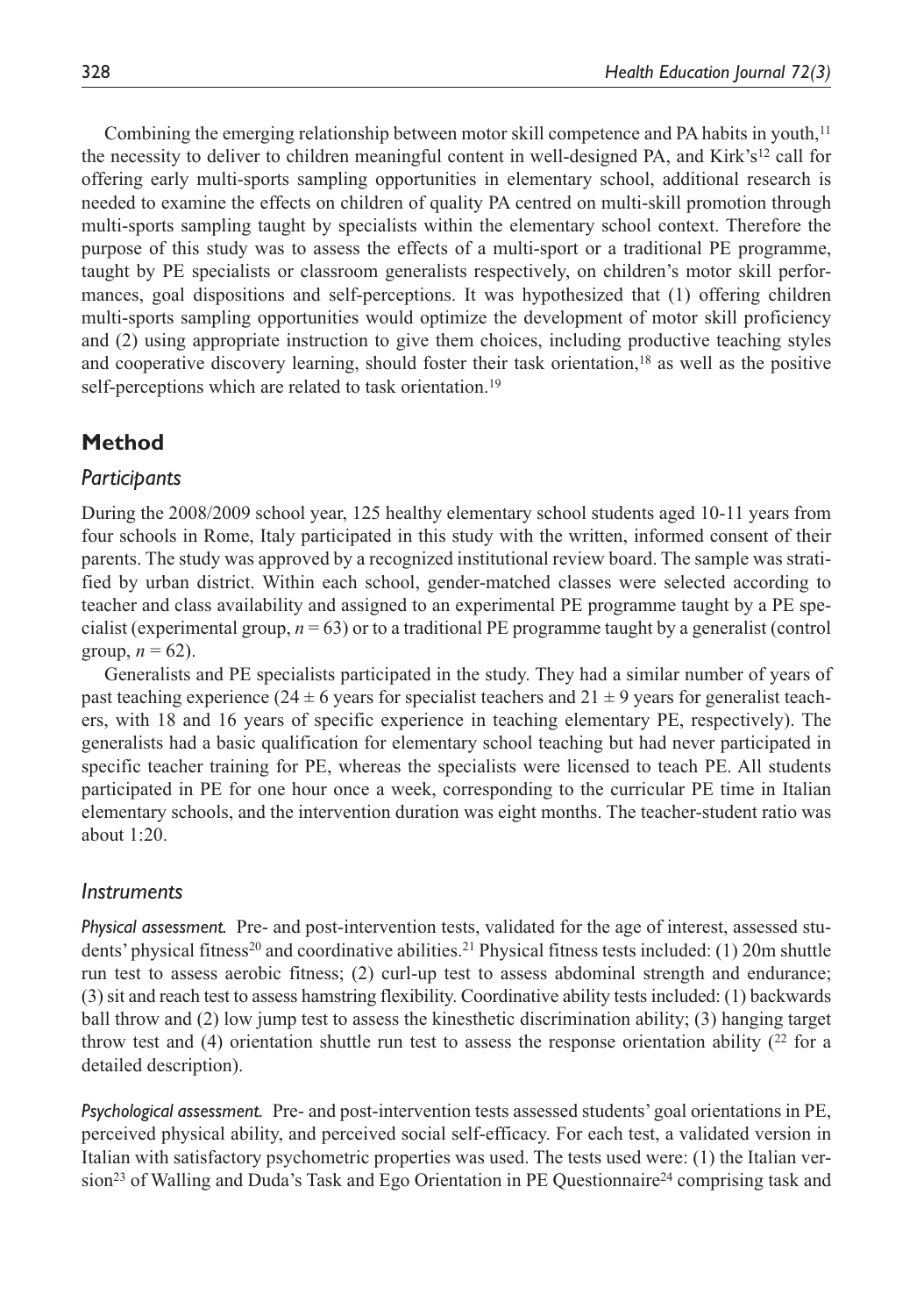ego orientation scales; (2) the Italian version<sup>25</sup> of the Physical Self-Efficacy subscale of Ryckman et al.'s Perceived Physical Ability Scale;26 (3) the Social self-efficacy scale of the Italian Children's Perceived Self-Efficacy Questionnaire.27

#### *Procedure*

The experimental and the traditional PE programme had the following similarities and differences. Both the two generalists and the two PE specialists taught PE according to the age-related PE goals defined in the Italian curriculum for elementary schools.28 However, the generalists did not receive any particular instruction by the researchers, whereas the specialists were provided with guidelines for the experimental multi-sports intervention. The intervention, centred on experiences joining multiple sports in varied ways, was structured in four didactic modules lasting eight weeks each. The modules consisted of (1) pre-tumbling, (2) rhythmic gymnastics, (3) ball mini-games and (4) dexterity circuits, and were adapted from an experimental programme previously applied to middle school students.22 Since the intervention outcomes may depend on both the PE content and the delivery skills of the teachers, the teaching behaviors were video-recorded during two PE lessons chosen by each teacher to address concerns about the characteristics of their individual teaching styles.

#### *Statistical analysis*

Regarding physical fitness and motor coordination, pre- and post-intervention measures obtained with each test were jointly submitted to a  $2 \times 2 \times 2$  multivariate analysis of variance (MANOVA) with group (experimental vs. control) and gender (males vs. females) as between-participants factors and testing time (pre- vs, post-intervention) as within-participants factors. In the case of significant results in the MANOVA, univariate analyses (ANOVAs) were performed separately for each dependent variable. Post-hoc analyses of significant interactions were performed by means of planned pairwise comparisons. Effect size and observed power were computed for ANOVA results of interest.

Regarding goal orientations and self-perceptions, only the data of 104 children (49 belonging to the experimental group and 55 to the control group) were used for analysis because of the missing responses of 21 children in one or more items of the employed questionnaires. Scores of task and ego orientation, perceived physical ability and social self-efficacy were submitted to the same MANOVA and ANOVA models described for the analysis of physical fitness and motor coordination measures.

To evaluate the reliability of observational data on teaching styles, two independent observers analyzed all videos two times each, one week apart, coding events every 20 seconds to compute percentages of events belonging to different teaching styles according to Mosston**'**s spectrum.29

## **Results**

## *Physical fitness and motor coordination*

According to the aim of the study, only main effects for testing time (pre- vs. post-intervention) and significant interactions involving group (experimental vs. control) will be reported. The MANOVA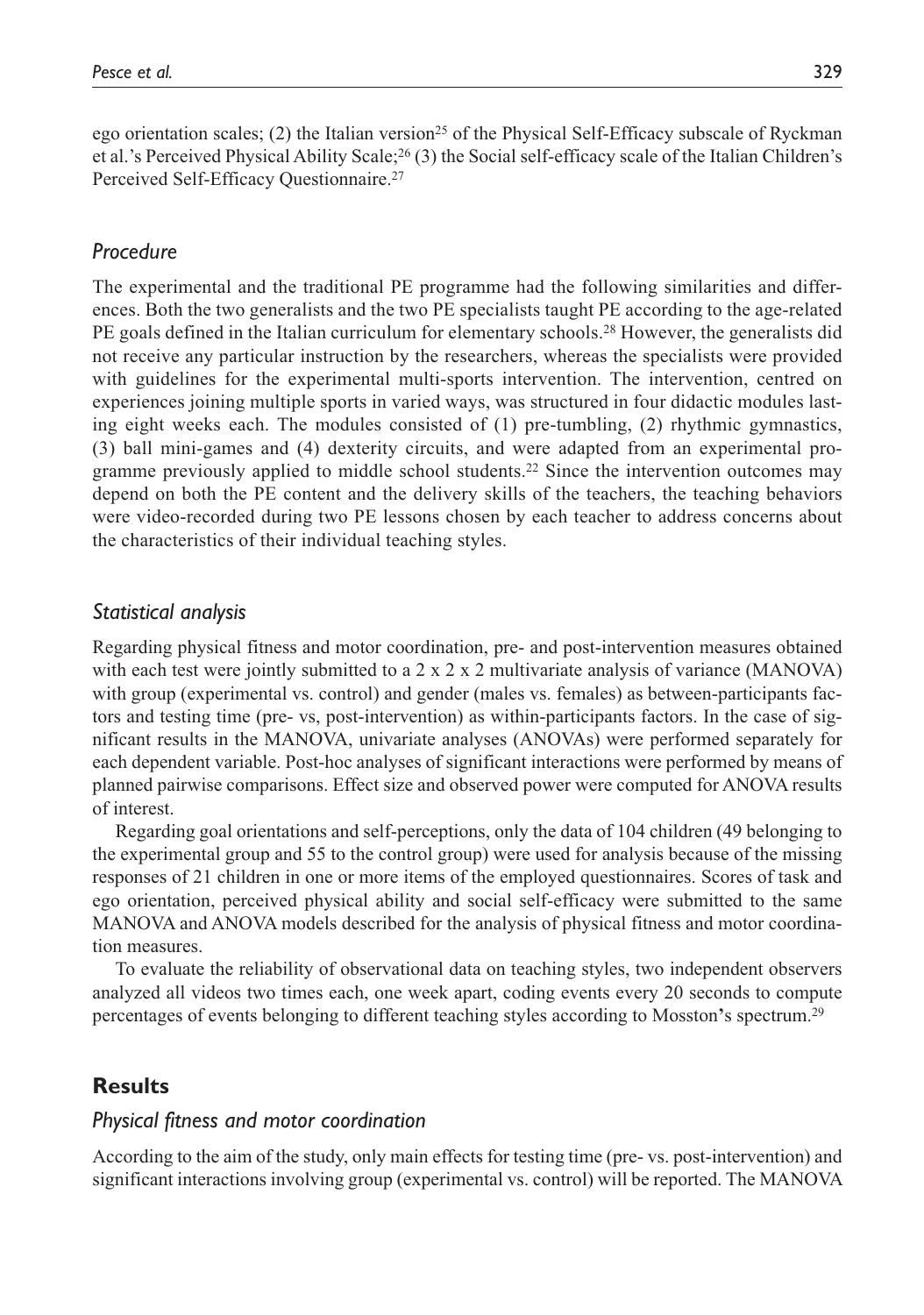showed a significant main effect for testing time, Wilks  $\lambda = .39$ ,  $F(1,114) = 26.13$ ,  $p < .001$ , and a significant Group x Testing Time interaction, Wilks  $\lambda = .80$ ,  $F(1,114) = 4.13$ ,  $p < .001$ .

ANOVAs revealed the main effects for testing time, indicating significant enhancements from pre-test to post-test for all measures except for the low jump test (Table 1). The Group x Testing Time interaction was significant only for the 20m shuttle run test,  $F(1,121) = 12.42$ ,  $p = .001$ ,  $\eta_p^2$ = .09, (1-*β*) = .94, and for the backwards ball throw test, *F*(1,121) = 8.52, *p* = .004, *ηp <sup>2</sup>* = .07, (1-*β*) = .83. The experimental group had a lower performance in the shuttle run test at pre-intervention time and a more pronounced performance increment from pre- to post-intervention time,  $t(1, 62)$  =  $-10.87, p < .001$ , than the control group,  $t(1, 61) = -5.27, p < .001$  (Figure 1), as well as a significant increment in the backwards ball throw test,  $t(1, 62) = -4.55$ ,  $p < .001$ , that was absent in the control group  $(p = .802)$  (Figure 2).

Given the group differences in shuttle run test performance at pre-intervention time, further analyses were conducted to evaluate whether the intervention outcomes were biased by such baseline differences. Lower performance improvements after the intervention may be expected for students who performed better at baseline. To this aim, differences between pre- and post-intervention shuttle run performances ( $\Delta$  shuttle run) were calculated and entered in 2 (groups) x 2 (genders) analysis of covariance (ANCOVA) with the pre-intervention performance level as a covariate. The difference between groups in  $\Delta$  shuttle run still remained significant,  $F(1,121) = 9.65$ ,  $p = .002$ ,  $\eta_p^2 = .07$ , (1-*β*) = .87, whereas the covariate was only marginally significant (*p* = .061), indicating that baseline differences did not account for the differential intervention effects.

| $\sim$                                                                |                                  |                                  |                                                                                     |
|-----------------------------------------------------------------------|----------------------------------|----------------------------------|-------------------------------------------------------------------------------------|
| Physical fitness and motor<br>coordination tests                      | Pre                              | Post                             | <b>ANOVA</b> results                                                                |
| 20m shuttle run (stages)                                              | $4.8 \pm 2.7$                    | $5.9 \pm 2.7$                    | $F(1,121) = 128.83, p < .001, \eta_b^2 = .52, (1-\beta) = 1.0$                      |
| Curl up (number)                                                      | $16.7 \pm 5.0$                   | $17.7 \pm 5.2$                   | $F(1,121) = 10.44, p = .002, \eta_{b}^{2} = .08, (1-\beta) = .89$                   |
| Sit and reach (cm)                                                    | $15.9 \pm 7.2$                   | $16.71 \pm 7.4$                  | $F(1,121) = 9.06, p = .003, \eta_b^2 = .07, (1-\beta) = .85$                        |
| Backwards ball throw<br>(score)                                       | $4.9 \pm 2.8$                    | $6.0 \pm 3.3$                    | $F(1,121) = 10.94, p = .001, \eta_b^2 = .08, (1-\beta) = .91$                       |
| Low jump (cm)                                                         | $8.8 \pm 6.4$                    | $8.9 \pm 6.4$                    | n.s.                                                                                |
| Hanging target throw<br>(score)                                       | $4.9 \pm 2.8$                    | $5.8 \pm 2.9$                    | $F(1,121) = 11.09, p = .001, \eta_b^2 = .08, (1-\beta) = .91$                       |
| Orientation shuttle run (s)                                           | $11.5 \pm 2.3$                   | $10.4 \pm 1.8$                   | $F(1,121) = 30.76, p < .001, \eta_b^2 = .20, (1-\beta) = 1.0$                       |
| <b>Goal orientations and</b><br>self-perceptions tests                |                                  |                                  |                                                                                     |
| Task orientation (score)                                              | $24.0 \pm 3.7$                   | $24.9 \pm 4.1$                   | n.s.                                                                                |
| Ego orientation (score)                                               | $13.9 \pm 5.3$                   | $15.2 \pm 5.1$                   | $F(1,97) = 11.59, p = .001, \eta_b^2 = .10, (1-\beta) = .92$                        |
| Social self-efficacy (score)<br>Perceived physical ability<br>(score) | $53.6 \pm 6.3$<br>$38.6 \pm 5.6$ | $54.8 \pm 6.0$<br>$40.4 \pm 5.1$ | n.s. ( $p = .052$ )<br>$F(1,97) = 16.81, p < .001, \eta_b^2 = .14, (1-\beta) = .98$ |

**Table 1.** Pre- and post-intervention performances (mean values  $\pm$  SD) in the employed motor and psychological tests and statistics for the Testing Time (pre vs. post) effect. Data are collapsed across experimental and control group.

ANOVA: univariate analyses; s: seconds.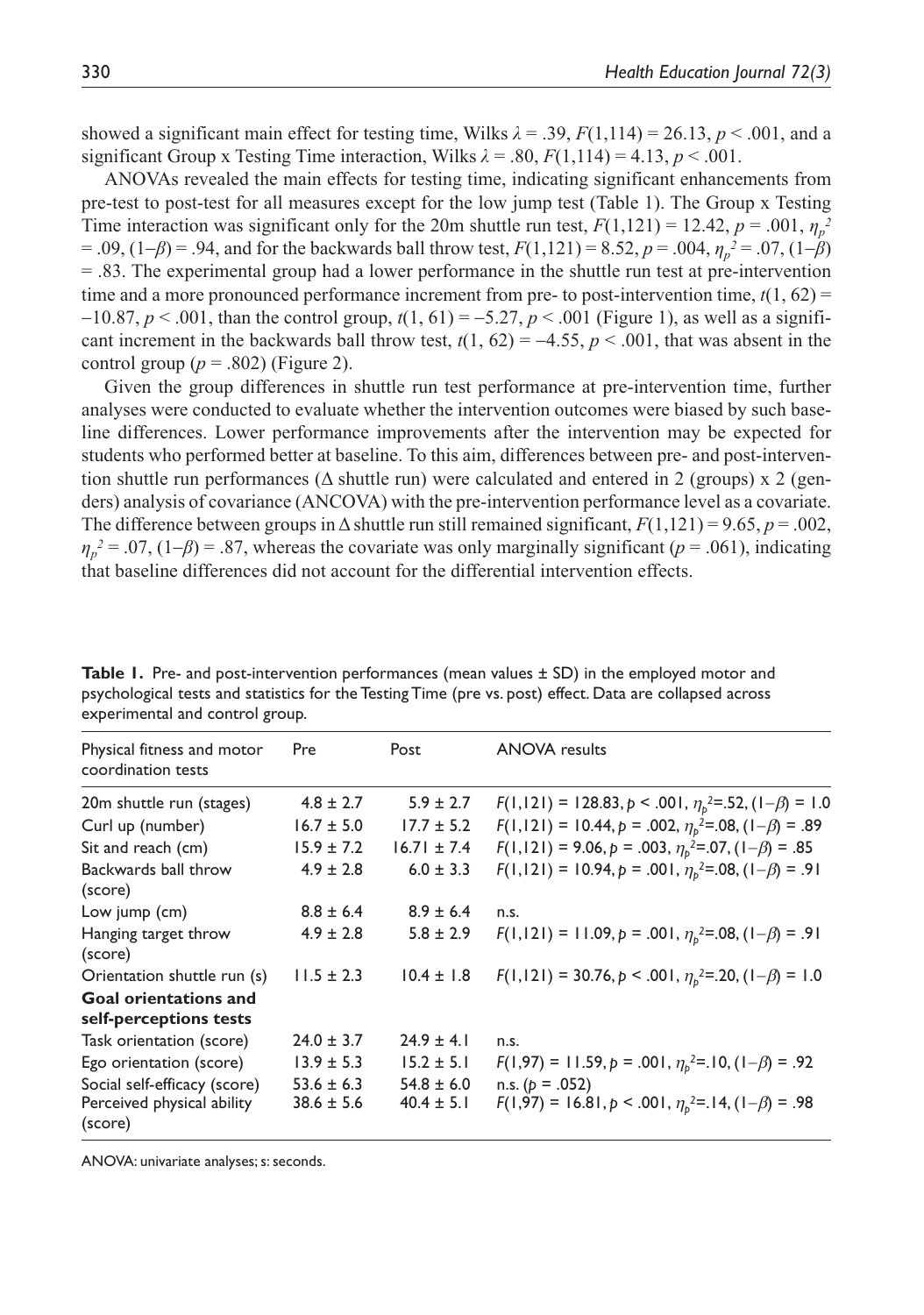

**Figure 1.** Stages performed (±*SD*) in the 20m shuttle run test, assessing aerobic fitness, before (pre) and after (post) the intervention period by children participating in the multi-sports PE programme (experimental group), or traditional PE programme (control group) ( $* = p < .05$ ).



**Figure 2.** Performance scoring (±SD) in the backwards ball throw test, assessing kinesthetic discrimination ability, before (pre) and after (post) the intervention period of children participating in the multi-sports PE programme (experimental group), or traditional PE programme (control group) (\* = *p* < .05).

## *Goal orientations and self-perceptions*

The MANOVA showed a significant main effect for testing time (Wilks  $\lambda = .78$ ,  $F(1,97) = 6.97$ ,  $p < .001$ , and a significant Group x Testing Time interaction, Wilks  $\lambda = .82$ ,  $F(1,97) = 5.46$ ,  $p < .001$ . ANOVAs revealed significant enhancements from pre-test to post-test for ego orientation and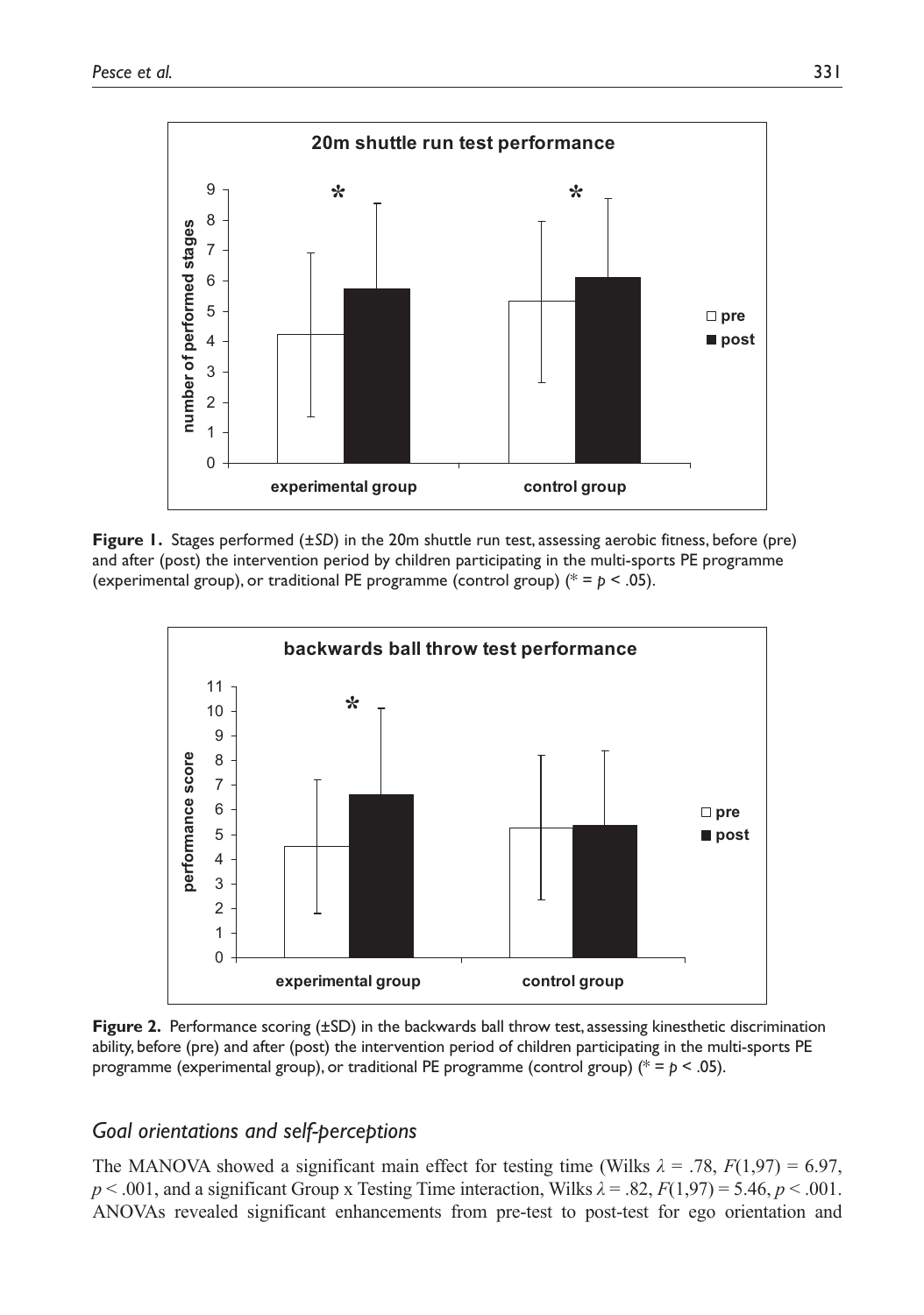perceived physical ability scores (Table 1). The Group x Testing Time interaction was significant for all psychological variables except for perceived physical ability; task orientation,  $F(1,97) = 7.21$ ,  $p =$ .008,  $\eta_p^2 = 0.07$ ,  $(1-\beta) = 0.76$ ; ego orientation,  $F(1,97) = 5.90$ ,  $p = 0.017$ ,  $\eta_p^2 = 0.06$ ,  $(1-\beta) = 0.67$ ; and social self-efficacy,  $F(1,97) = 6.19$ ,  $p = .014$ ,  $\eta_p^2 = .06$ ,  $(1-\beta) = .69$ . After the intervention, only the experimental group had an increment in task orientation,  $t(1, 48) = -2.52$ ,  $p = .015$  (Figure 3, left), ego orientation,  $t(1, 48) = -4.20$ ,  $p < .001$  (Figure 3, right), and social self-efficacy,  $t(1, 48) = -3.61$ ,  $p = .001$  (Figure 4), that was absent in the control group ( $p = .216$ , .481, .747, respectively).



**Figure 3.** Scoring ( $\pm$ SD) in task (a) and ego (b) orientation before (pre) and after (post) the intervention period of children participating in the multi-sports PE programme (experimental group), or traditional PE programme (control group)  $(* = p < .05)$ .



Figure 4. Scoring ( $\pm$ SD) in social self-efficacy before (pre) and after (post) the intervention period of children participating in the multi-sports PE programme (experimental group), or traditional PE programme (control group)  $(*) = p < .05$ ).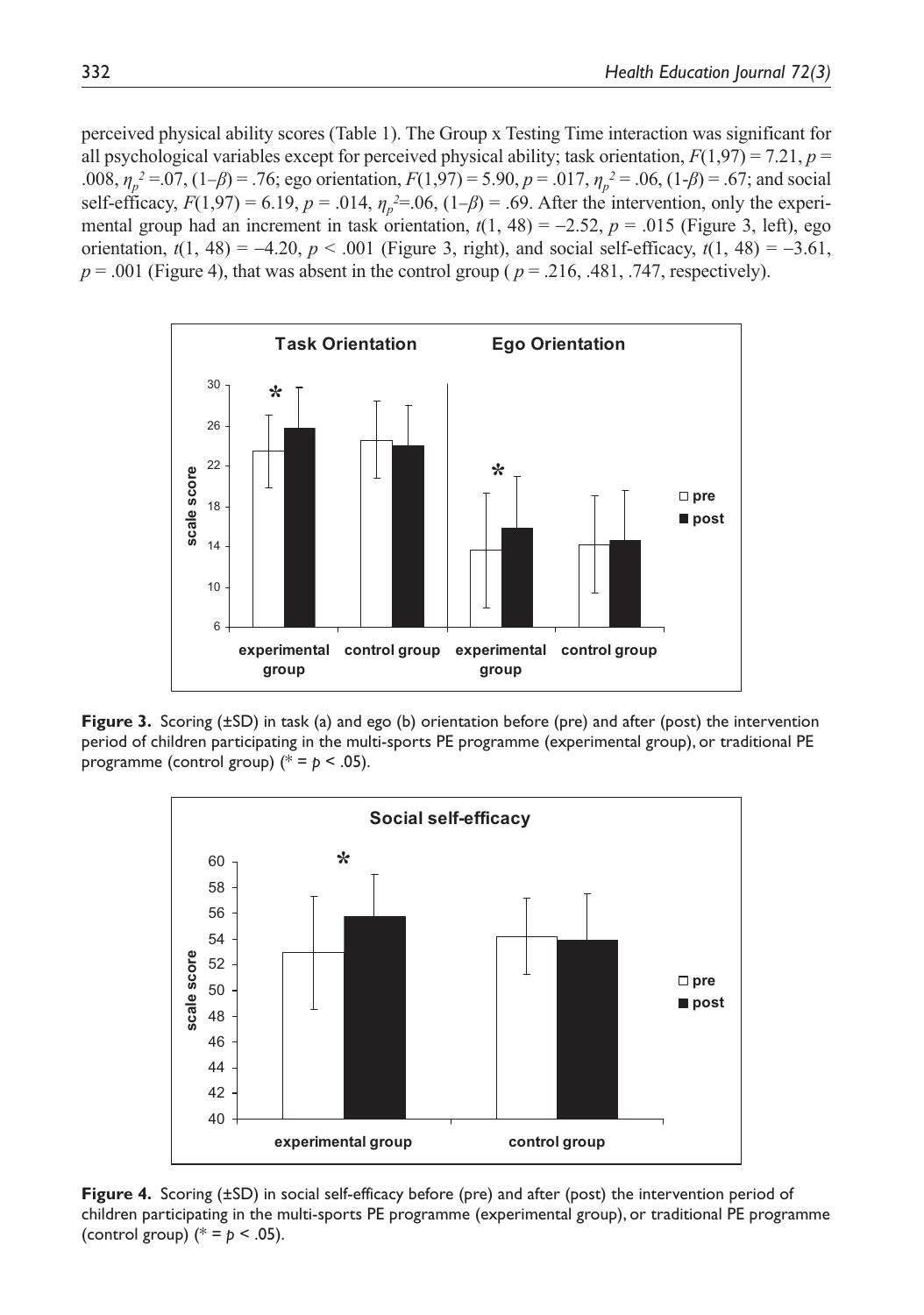*Teaching styles.* A satisfactory intra- and inter-observer agreement, indicated by a percentage of agreement [Agreements/(Agreements + Disagreements) x  $100$ ]  $\geq$  .80, was reached. PE specialists, when compared to generalists, used more differentiated reproductive and productive styles.<sup>29</sup> Within the multi-sports activities, pupils were allowed to choose between multiple levels of performance based on perceived ability (inclusion style) and to engage not only in the individual reproduction of movement patterns (command and individual practice style), but also in the autonomous or cooperative search for different movement task solutions (divergent discovery style). In contrast, generalists limited their spectrum to a frequent use of two reproductive styles (command and individual practice) and a less frequent use of only one productive style (guided discovery).

## **Discussion**

The increasing initiatives for elementary PE enhancement with specialist teachers targeted to promote healthy development in many European and American countries call for more scientific evaluations to gain the greatest benefit from these investments and to inform policy development.30,31 The present study aimed to compare the physical and psychological outcomes of elementary school PE curricula taught by specialists and generalists, and was centred on multi-sports sampling or traditional PE, respectively. The multi-sports approach to PE quality enhancement was chosen according to Kirk's<sup>12</sup> claim that elementary school children should be 'samplers' of multi-sports activities to enhance motor skills and perceptions of motor competence, which are essential to regular participation in health-related PA.

The present results support the view that regular participation in school-based PA has the potential to enhance a child's physical, emotional, social and cognitive well-being.32 Also, they add the novel indication that providing children with a wide range of multi-sports experiences in elementary PE may have positive outcomes on children's physical fitness, motor coordination, goal orientations, and social self-efficacy. These physical and psychological benefits might represent intermediate outcomes that mediate the effects of early quality PA experiences on actual and later PA participation.33 Therefore in addition to the recommendation of 60 minutes or more of Moderate to Vigorous Physical Activity (MVPA), derived from research examining the 'dose-response' relationship,8 also the 'quality-response' relationship should be considered when designing specialistled PE interventions for children in elementary school.

The focus on variability of practice through the multi-sports approach to PE has led to positive outcomes on kinesthetic discrimination performance (Figure 2) and on aerobic fitness which improved in both groups, but more pronouncedly in the multi-sport intervention (Figure 1). Exercise intensity levels were not measured in this study; however, the higher improvement in aerobic fitness in children participating in the multi-sport PE intervention supports the premise that specialist-led interventions may substantially increase the time elementary school children engage in meaningful MVPA and that repeated bouts of skill-based training as in the multi-sports approach to PE can enhance measures of aerobic fitness.<sup>34,35</sup> Although the control group started with a higher baseline level of aerobic fitness, the differential intervention effect cannot be entirely explained by a ceiling effect, because it still remained significant after controlling for the potential covariation of pre-intervention performance levels.

The experimental intervention also contributed to reinforcing children's task orientation, ego orientation and social self-efficacy (Figures 3 and 4). Beyond the expected enhancement of children's self-efficacy beliefs and task orientation, the parallel enhancement of ego orientation is consistent with a goal profile in PE labeled 'competitive achiever' that joins high levels of task,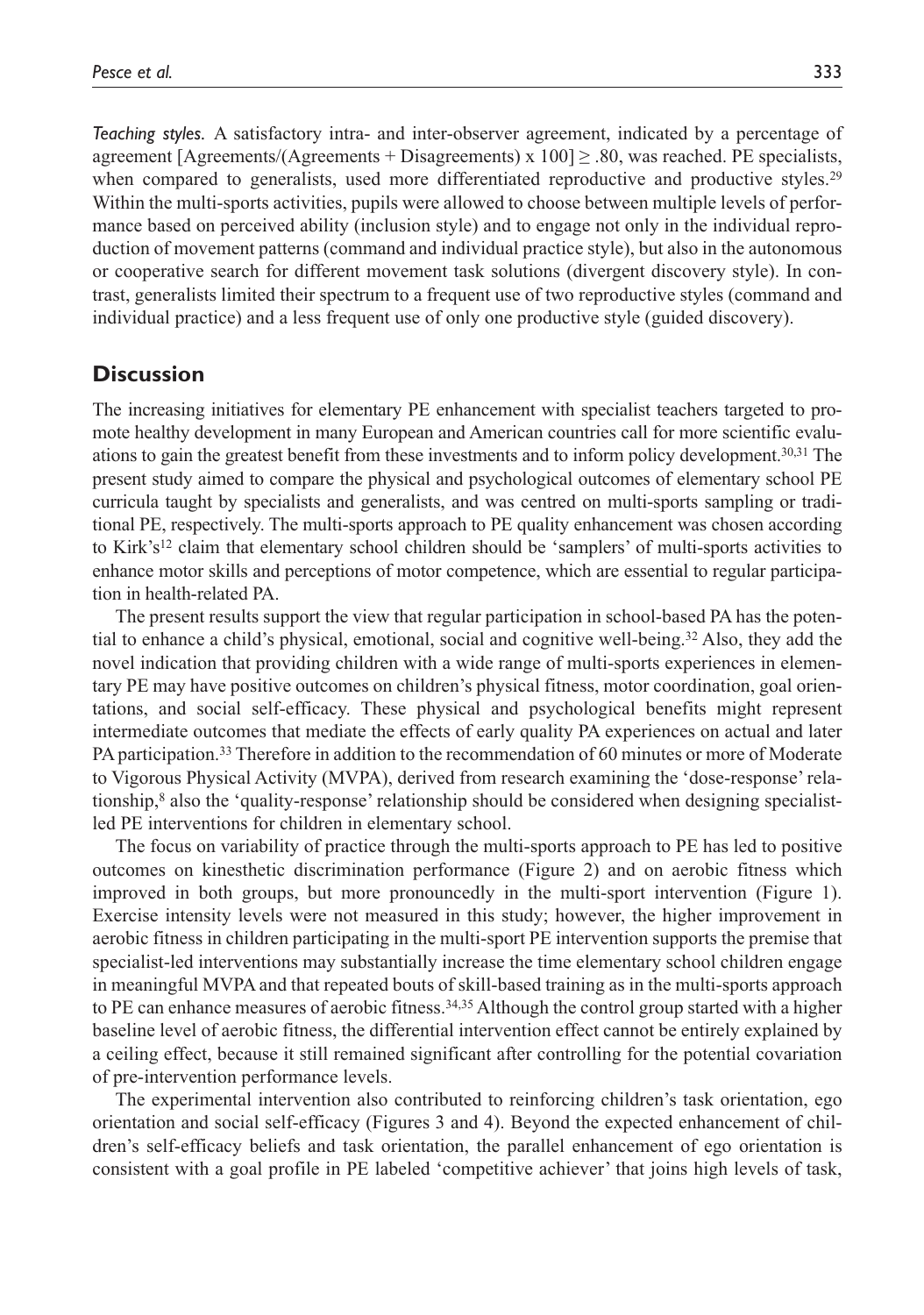ego, and social goals, emphasizing mastery, competition and socialization.36 Sport-based PE programmes join playful cooperative activities and simulation of competitive features of sport which may influence motivation,37 probably encouraging the development of both mastery and performance goal orientations. Particularly, the employed multi-sports programme offers PE teachers the opportunity to promote children's mastery of multifaceted tasks, accommodating individual skill differences and exploring different interaction patterns.

The geographical concentration of the elementary schools in only one town, although stratified per urban district, limits the generalizability of the findings to other contexts. Also, participants and classes were not randomly assigned to the experimental or control condition due to constraints with teacher availability and school-related administrative concerns. Finally, PE content and teachers' delivery skills could not be decoupled, only PE specialists having specialized skills to deliver multi-sports quality PA experiences. Differences in delivery were controlled only as concerns the teaching styles employed. Further studies are needed to control the role played by the other characteristics and pedagogical skills of the teachers.

In conclusion, a multi-sports approach to elementary school PE seems to be a feasible intervention that can contribute to the development of children's physical and psychological prerequisites for lifetime PA adherence, provided the programme is taught by a PE specialist. Future research should investigate the effects of specialist-led PE on children's school-relevant cognition. The multi-sports approach may be particularly appropriate since it integrates different skill-based activities with highly variable cognitive and social interaction demands, which seem to positively influence memory performances of school-age youth.<sup>38</sup>

These results have health education implications. If it is the intention of all personnel involved in healthy youth development – from policy makers to school administrators and PE teachers – to have a positive impact on lifelong PA adherence, then there should be concerted efforts to promote the development of the physical and psychological characteristics predicting participation in PE and later PA habits.11,28 Notwithstanding notable efforts to counteract children's inactivity and promote PA among school-age youth, $1$  the answers coming from the educational and competitive sport systems still largely diverge. The first Youth Olympic Games were introduced in 2010 with the declared motivation to contribute to solving the universal problem of increasing sedentariness and obesity in youths. Nevertheless, a performance-oriented approach to youth sport, stressing competitiveness and early specialization for talent identification, highlights the low capacity of the competitive sport system to implement educational policies of early multi-sports diversification.

Given the leading role attributed to schools for PA promotion in children,<sup>39</sup> the educational and health-promoting opportunities offered by youth sport are not being adequately exploited by the competitive sport system, and should be more properly conveyed by the educational system into school-based policies. Evidence presented here suggests that a multi-sports approach to elementary PE, centred on the role of specialist PE teachers in sport education programmes,<sup>40</sup> may represent an effective means to contribute to the ideal convergence of education and sport for promoting young people's participation in health-related PA and sports.

#### **Conflict of interest statement**

None declared.

#### **Funding**

This study was partially funded by a grant from the regional Sport Agency of Lazio (Italy) within a broader research project for the evaluation of enhanced physical activity programmes in primary and elementary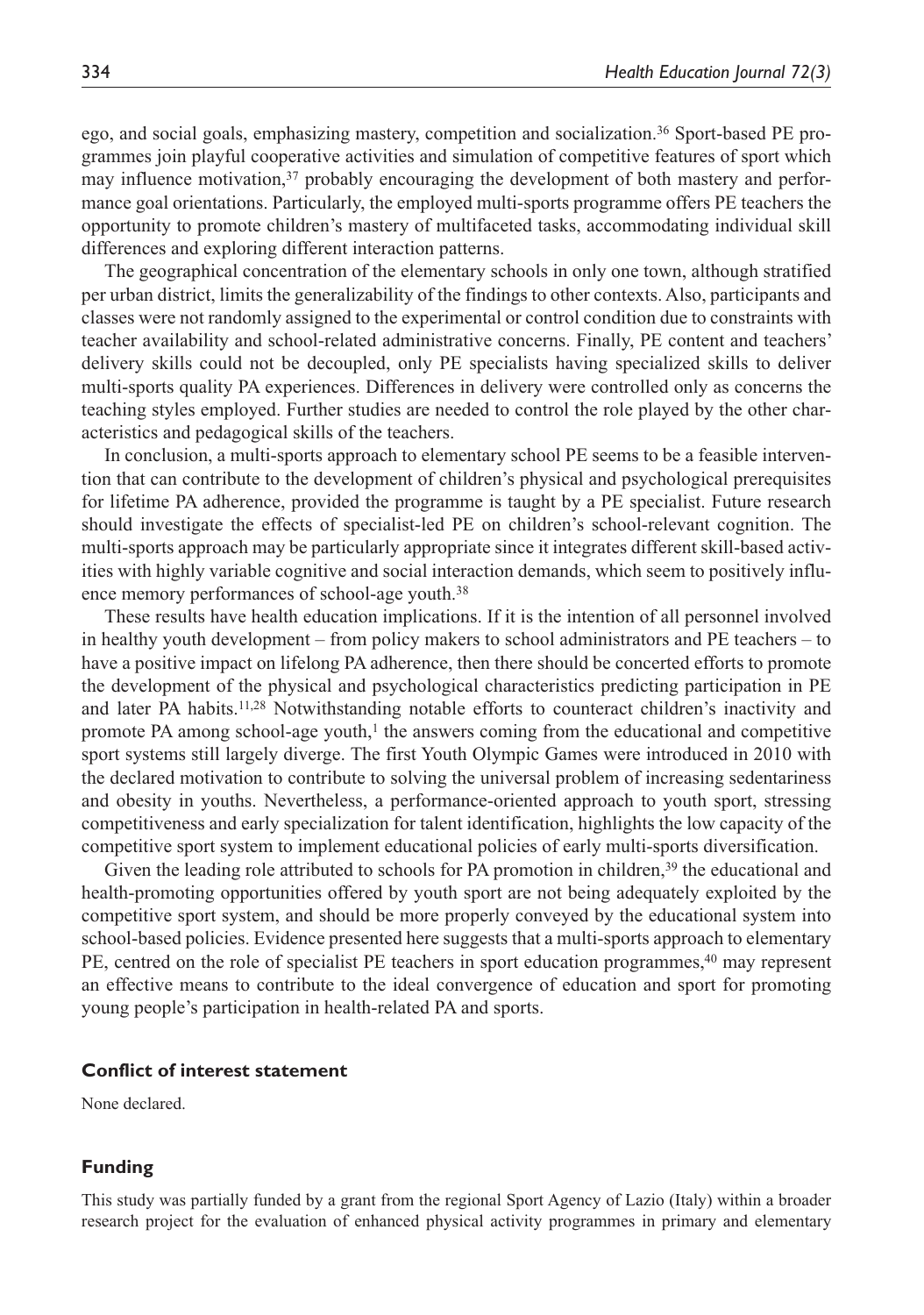schools and the delivery of guidelines for effective physical activity teaching. The granting institution had no further role either in the study design, data analysis and interpretation, or in the writing and submission of the report.

#### **References**

- 1. World Health Organization. *Physical activity and young people*, http://www.who.int/dietphysicalactivity/factsheet\_young\_people/en/index.html (accessed 15 January 2012).
- 2. National Association for Sport and Physical Education. *Physical Education for Lifetime Fitness* 3rd ed. Champaign, IL: Human Kinetics, 2011.
- 3. Telama R. Tracking of physical activity from childhood to adulthood: a review. *Obesity Facts* 2009; **2**: 187–95.
- 4. Nyberg G, Nordenfelt A, Ekelund U, et al. Physical activity patterns measured by accelerometry in 6- to 10-yr-old children. *Med Sci Sports Exerc* 2009; **41**: 1842–8.
- 5. Runhaar J, Collard DC, Singh A, et al. Motor fitness in Dutch youth: differences over a 26-year period (1980-2006). *J Sci Med Sport* 2010; **13**: 323–8.
- 6. Boddy LM, Fairclough SJ, Atkinson G, et al. Changes in cardiorespiratory fitness in 9-10.9 year old children: SportsLinx 1998-2010. *Med Sci Sports Exerc* 2011; Epub ahead of print.
- 7. Roth K, Ruf K, Obinger M, et al. Is there a secular decline in motor skills in preschool children? *Scand J Med Sci Sports* 2010; **20**: 670–8.
- 8. Strong WB, Malina RB, Blimkie CJR, et al. Evidence based physical activity for school-age youth. *J Pediatr* 2005; **146**: 732–7.
- 9. Seefeldt V, Malina RM and Clark MA. Factors affecting levels of physical activity in adults. *Sports Med* 2002; **32**: 143–68.
- 10. Barnett LM, Morgan PJ, van Beurden E, et al. Perceived sports competence mediates the relationship between childhood motor skill proficiency and adolescent physical activity and fitness: a longitudinal assessment. *Int J Behav Nutr Phys Act* [serial online] 2008; **5**: 40. http://www.biomedcentral.com/content/pdf/1479-5868-5-40.pdf (accessed 15 January 2012).
- 11. Stodden D, Goodway J, Langendorfer S, et al. Developmental perspective on the role of motor skill competence in physical activity: An emergent relationship. *Quest* 2008; **60**: 290–306.
- 12. Kirk D. Physical education, youth sport and lifelong participation: the importance of early learning experiences. *Eur Phys Educ Rev* 2005; **11**: 239–55.
- 13. Leek D, Carlson J, Cain K, et al. Physical activity during youth sports practices. *Arch Pediatr Adolesc Med* 2010; **165**: 294–99.
- 14. Stone EJ, McKenzie TL, Welk GJ, et al. Effects of physical activity interventions in youth: review and synthesis. *Am J Prev Med* 1998; **15**: 298–315.
- 15. Duda JL. Maximizing motivation in sport and physical education among children and adolescents: The case of greater task involvement. *Quest* 1996; **48**: 290–302.
- 16. Mouratidis A, Vansteenkiste M, Lens W, et al. Beyond positive and negative affect: achievement goals and discrete emotions in the elementary physical education classroom. *Psychol Sport Exerc* 2009; **10**: 336–43.
- 17. Jaakkola T and Digelidis N. Establishing a positive motivational climate in physical education. In Liukkonen J, Auweele YV, Vereijken B, et al. (eds), *Psychology for Physical Educators* 2nd ed. Champaign: IL, Human Kinetics, 2007, pp. 3–20.
- 18. Salvara MI, Jess M, Abbott A, et al. A preliminary study to investigate the influence of different teaching styles on pupils' goal orientations in physical education. *Eur Phys Educ Rev* 2006; 12: 51–74.
- 19. Papaioannou S, Digelidis N. Mantis K, et al. The impact of the command and self-check teaching style in goal orientations, perceived motivational climate and perceived athletic ability in the elementary. *Inquir Sport Phys Educ* 2007; **5**: 199–206.